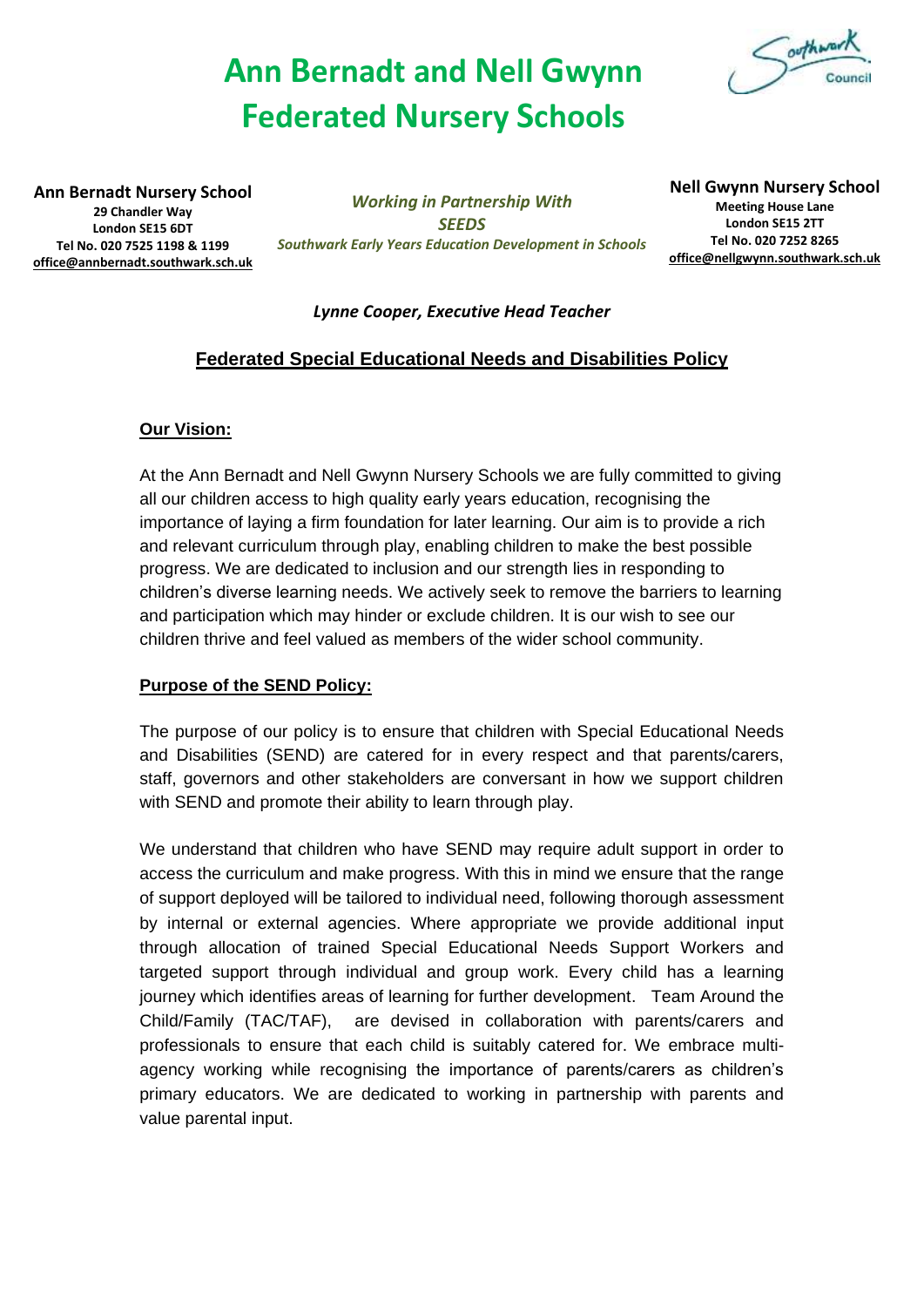# **Definition of SEN and Disability (SEND):**

Within our Nursery Schools we use the definition for SEN and for disability from the SEND Code of Practice (2014). This states the following:

**SEN:** A child or young person has special educational needs if he or she has a learning difficulty or disability which calls for special educational provision to be made for him or her. A learning difficulty or disability is a significantly greater difficulty in learning than the majority of others of the same age. Special educational provision means educational or training provision that is additional to, or different from, that made generally for others of the same age in a mainstream setting in England.

**Disability:** Many children and young people who have SEN may have a disability under the Equality Act 2010 – that is '…a physical or mental impairment which has a long-term and substantial adverse effect on their ability to carry out normal day-today activities.'

## **School policies and statutory guidance:**

The SEND Policy should be read in conjunction with other key school policies that are accessible on the schools website (PDFs available to be downloaded): SEND Information Report (updated annually), Teaching and Learning Policy, Safeguarding Policy, Behaviour Regulation Policy, Transition Policy, Equalities Policy, Administration of Medicine Policy and Policy for Intimate care.

## **Compliance:**

This policy complies with the statutory requirement laid out in the SEND Code of Practice 0–25 (July 2014) and has been written with reference to the following related guidance and documents:

Equality Act 2010 SEND Information Report (2021) Safeguarding Policy (2021) Accessibility Plan (2022) Development Matters in the Early Years Foundation Stage (July 2021) Teachers Standards 2021

#### **Access to this policy:**

You can get a copy of our policy in a number of ways:

- The school website, follow the link:
- A hard copy on request at the nursery reception area.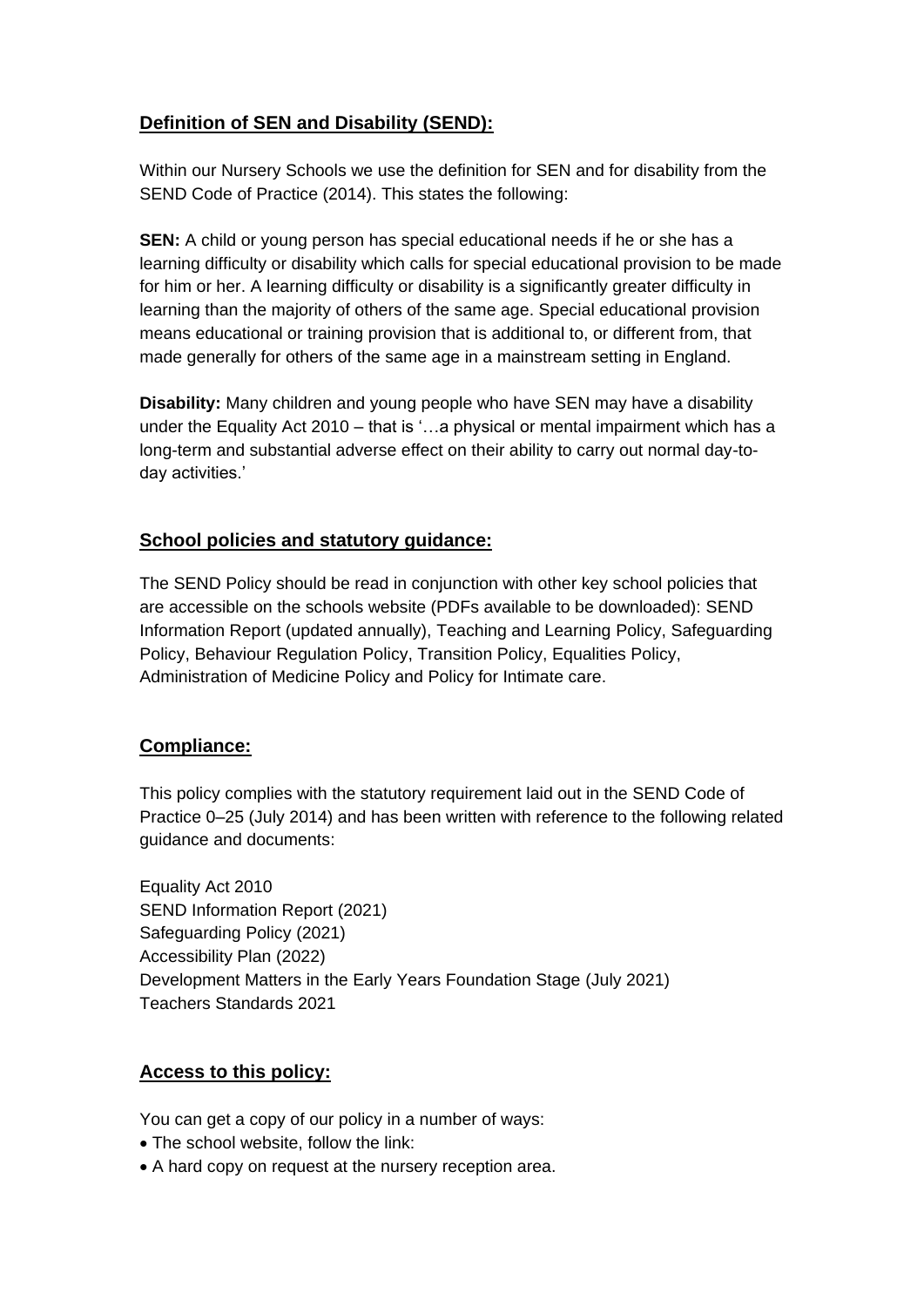Please let us know if you need this policy to be made available to you in a different format e.g. enlarged font or a language other than English.

## **Key Roles and Responsibilities:**

The SENDCo has day-to-day responsibility for the operation of SEND policy and coordination of specific provision made to support individual pupils with SEND, including those who have EHC plans. The SENDCO is a member of the leadership team.

SENDCo at Ann Bernadt is Levia Ostrove-Pound

SENDCo at Nell Gwynn is Pippa Baker.

The SEND Governor for both nurseries is Dorcus Idehen, They have responsibility for monitoring policy implementation and liaising between the SENDCo (s) and the Governing Body.

Safeguarding Lead: The Executive Head, Lynne Cooper, has specific responsibility for safeguarding and is the Designated Lead across the federation.

#### **Identification of Needs:**

The identification of SEND is embedded in the whole school process of monitoring the progress and development of all pupils. We recognise the benefits of early identification and making effective provision in improving the long-term outcomes for children with SEND. The purpose of identification is to work out what action the school needs to take, not to fit the child into a category. It is also important to identify the full range of needs, not simply the primary need of an individual child.

#### **The Code of Practice refers to four broad areas of need:**

**Communication and Interaction**-these children have a difficulty in communicating with others. This may be because they have difficulty saying what they want to, understanding what is being said to them or they do not understand or use social rules of communication. For example, children with Autistic Spectrum Disorders (ASD), including Asperger syndrome, are likely to have particular difficulties with social interaction. They may also experience difficulties with language, communication and imagination, which can impact on how they relate to others.

**Cognition and Learning**-children with learning difficulties learn at a slower pace than their peers, even with appropriate differentiation. Learning difficulties cover a wide range of needs from moderate learning difficulties (MLD) to children with profound and multiple learning difficulties (PMLD). Specific learning difficulties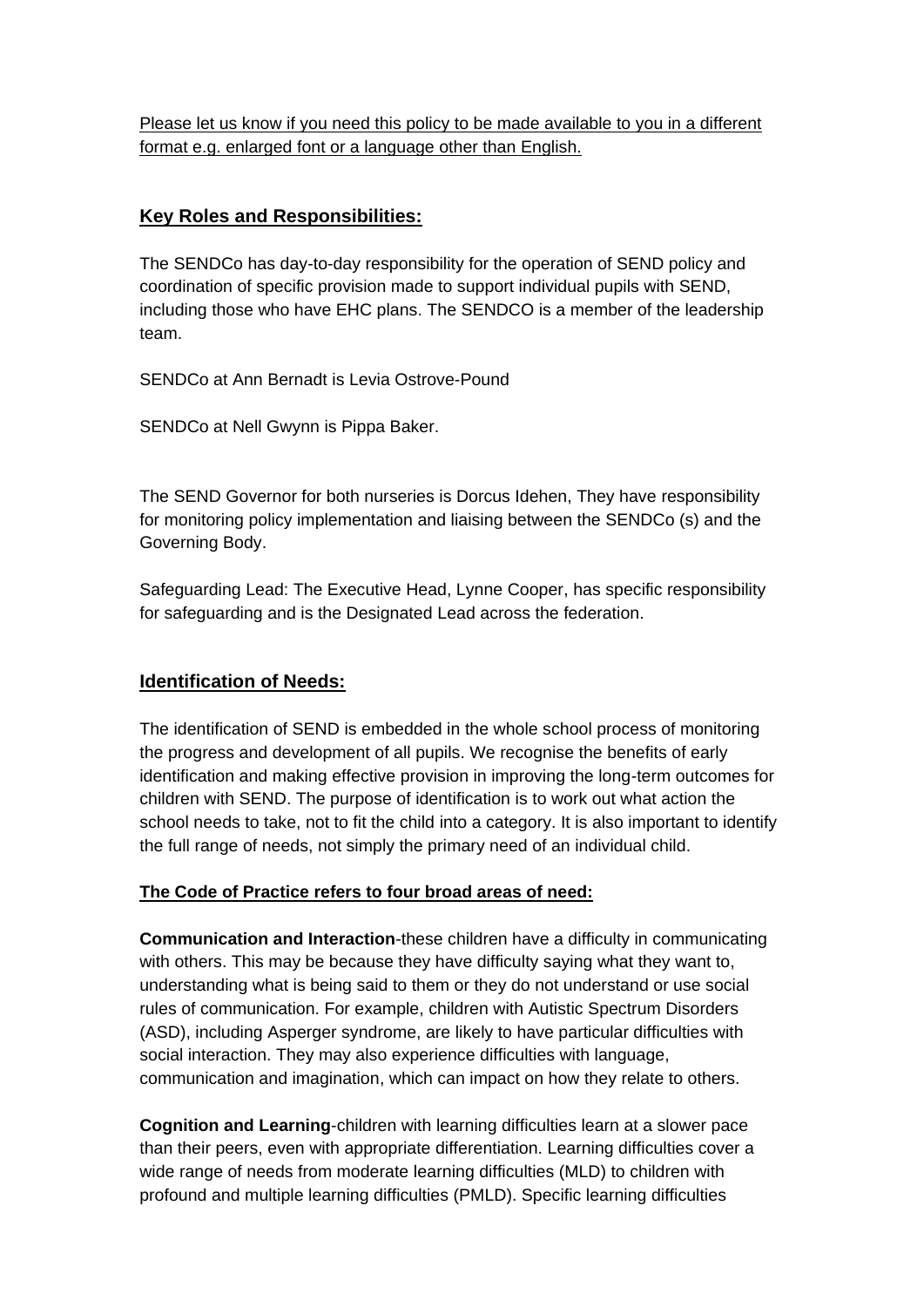(SpLD), affect one or more specific aspects of learning, such as dyslexia, dyscalculia and dyspraxia.

**Social, Emotional and Mental Health**-children may experience a wide range of social and emotional difficulties which manifest themselves in many ways. These may include becoming withdrawn or isolated, as well displaying challenging, disruptive or disturbing behaviour. These behaviours may reflect underlying mental health 3 difficulties such as anxiety or depression, self-harming, eating disorders or physical symptoms that are medically unexplained. Other children may have disorders such as attention deficit disorder (ADD), attention deficit hyperactive disorder (ADHD) or attachment disorder.

**Sensory and/or Physical Needs**-some children require special educational provision because they have a disability which prevents or hinders them from making use of the educational facilities generally provided. Many children with vision impairment (VI), hearing impairment (HI) or a multi-sensory impairment (MSI) will require specialist support and /or equipment to access their learning.

#### **A Graduated Approach to SEND Support**

The nurseries identify children with SEND through ongoing observation, discussions with parents/carers, consultation with the SENDCo and liaisons with professionals such as Health Visitor's and members of the Early Help Team. The setting's first response is high quality teaching and learning provided by the teaching staff in conjunction with an enabling environment.

Where progress continues to be less than expected, the class teacher will discuss their concerns with the SENDCo. In deciding whether to make special educational provision, the teacher and SENDCo will consider all of the information gathered from within the nursery about the child's progress, alongside the views of parents/carers and any professionals who may be involved. During this stage additional adult support or interventions may be put in place. A child's response to such support can help to identify their particular needs.

Particular care is taken when identifying and assessing SEND for children whose first language is not English. Where pupils have higher levels of need, and with parental permission, the nurseries may seek advice from external agencies. These agencies include: • Educational Psychology Service (EPS) • Speech and Language Therapy Service • Early Help Autism Support Team • Occupational or Physiotherapy Services• Children's Services • Child and Adolescent Mental Health Service (CAMHS).

If the support required is different from or additional to what is ordinarily offered by the nurseries, the child will be placed on the SEND register at Early Years SEN Support. The school will then seek to remove barriers to learning and put effective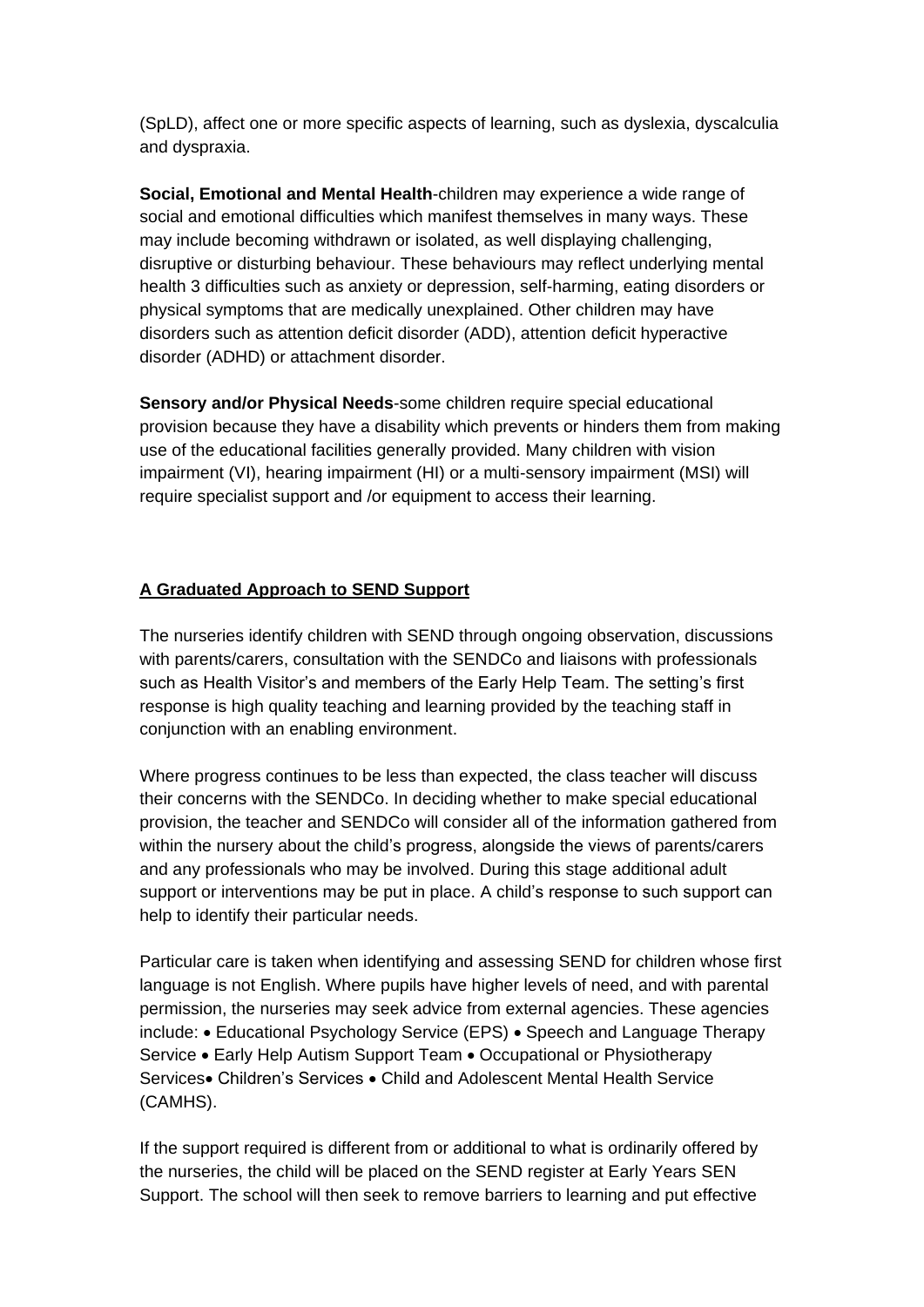special educational provision in place. This begins a cycle of assess, plan, do, review with the child at the centre of the process.



#### **The four part cycle:**

**Assess:** We will ensure that we regularly assess all children's needs so that each child's progress and development is carefully tracked compared to their peers and the stages of the EYFS. We will listen to the views and experience of parents/carers and professionals (if relevant). In some cases we will draw on assessments and guidance from other education professionals e.g. Educational Psychologists (EP) and from health and social services.

#### **Plan:**

Where SEND Support is required the teacher and SENDCo in collaboration with parents/carers will plan for how the child's needs be best met, for example referring to the speech and language therapy service , while simultaneously offering a school based speech and language intervention. Areas for further development will be identified through a child's learning journey or through a TAC/TAF meeting. All staff who work with the child will be made aware of what is planned, for example briefed on strategies to support the child's learning, e.g. introduction of intensive interaction to support social interaction.

**Do:** The class teacher will take overall responsibility for ensuring that the children with SEND within their class are progressing against the EYFS. She/he will also liaise closely with SEND Support Workers or specialists who provide support, to ensure that interventions and learning approaches are of a high quality and are suited to the needs of the individual. The SENDCo will provide support, guidance and advice for the teacher.

#### **Review:**

Children's progress against the EYFS will be reviewed regularly by the key workers and the teachers. Gaps in learning will be identified and further actions may be decided upon. These may feature in children's learning journeys . Ongoing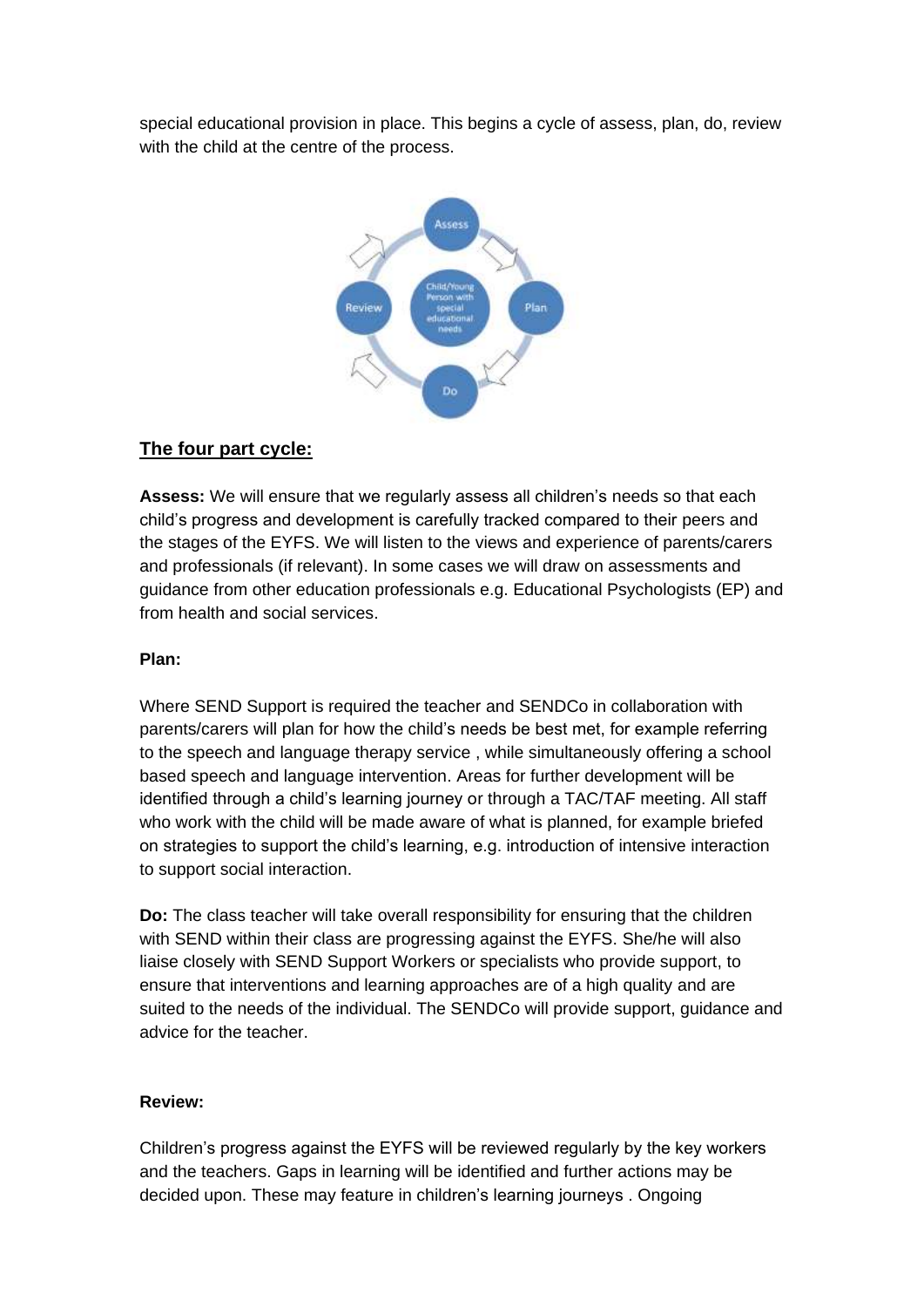monitoring and reviews will inform future planning for individuals and in some instances the successful removal of a child from Early Years SEND Support. This four part cycle through which earlier decisions and actions are revisited, refined and revised with a growing understanding of the child's needs and what supports the child in making good progress is known as the graduated approach. It draws on more detailed approaches and more specialist expertise in successive cycles.

## **Staff training:**

It is important that SEND Support Staff as well as the wider staff team have access to training linked to inclusion and SEND in order to fully understand the needs of children and how they might best be supported. The training may be identified as part of school improvement, linked with performance management or through SEND specialisms. Training may take different forms, such as a course within another school, twilight or whole school INSET. SENDCo's will encourage staff to evaluate training and share how they will apply their new found knowledge and skills. The impact of the training will be monitored through observation and outcomes for individual children.

# **SEN Specialisms within our federation include:**

- Makaton
- Intensive Interaction
- Touch Cues
- PECS (Picture Exchange Communication System)
- TEACCH (Teaching, Expanding, Appreciating, Collaborating and Cooperating, Holistic)/'Start & Finish'

It is important to note that current specialisms will be linked to the needs of the children but not dependent on them. We also consistently ensure that we sensitively cater for the needs of users of the building, responding to specific requirements as and when they arise, for example providing a British Sign Language (BSL) interpreter for a Team Around the Child (TAC) meeting.

## **SEN strategies and approaches regularly implemented within our federation:**

- Visual timetables and visual key rings
- Visual behaviour cards
- Workstations with a TEACCH approach ('Start and Finish')
- Sensory resources and activities, e.g. tent with glowing or vibrating toys
- Access to Sensory Rooms
- ICT adaptations, e.g. roller ball mouse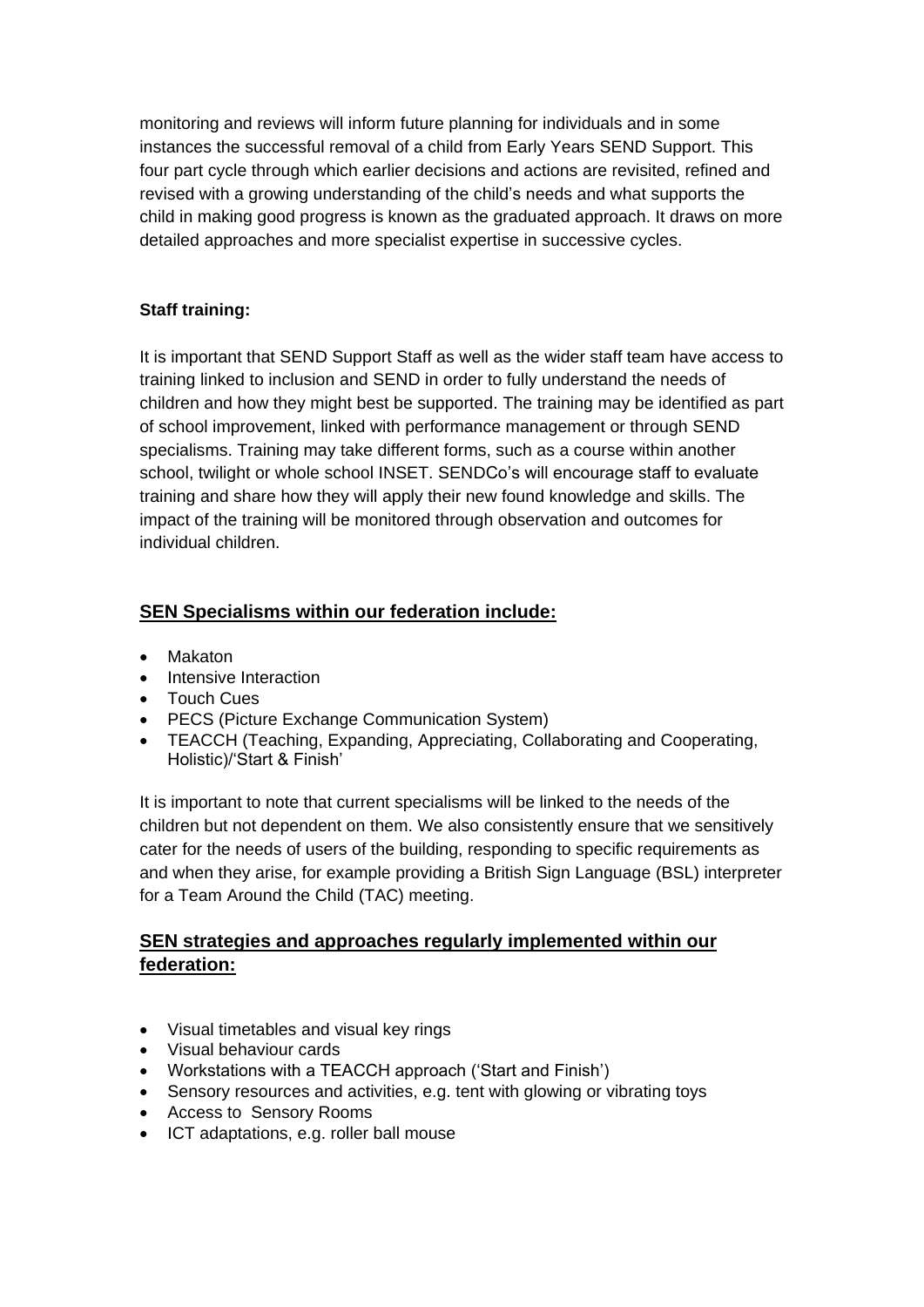## **Monitoring:**

The SENDCos in conjunction with the Executive Head and SEND Governor will undertake responsibility for implementing and monitoring the SEND Policy. The policy should be updated on a three yearly basis.

### **Approval:**

The policy is to be read and approved by the federated governing body.

| <b>Name of School:</b>                               | Ann Bernadt & Nell Gwynn Federated Nursery Schools |
|------------------------------------------------------|----------------------------------------------------|
| Date:                                                | 9 February 2022                                    |
| <b>Barry Joseph</b><br><b>Chair of Governors</b>     |                                                    |
| <b>Lynne Cooper</b><br><b>Executive Head Teacher</b> |                                                    |